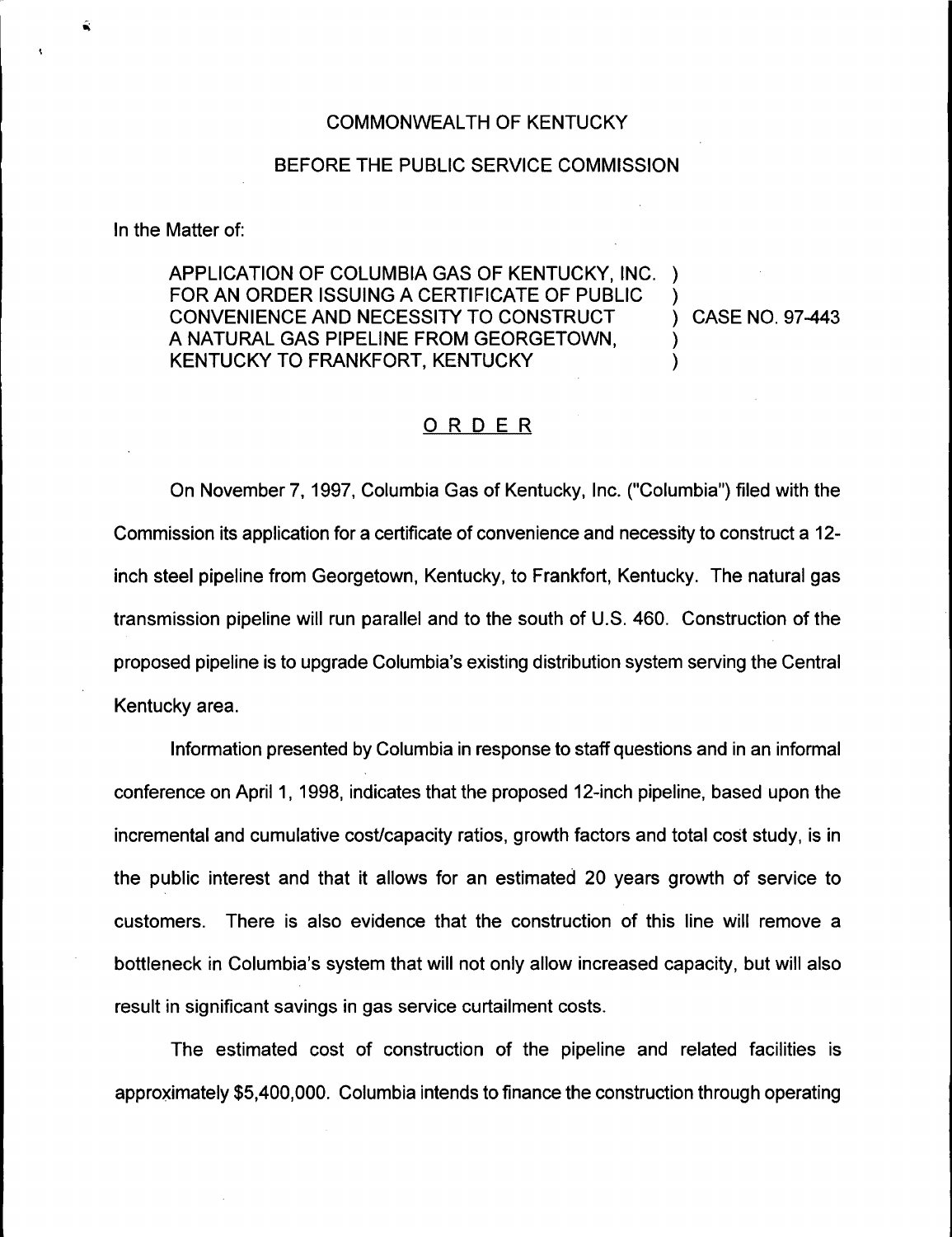funds. To the extent any additional financing is necessary, Columbia will use a combination of equity, short-term and long-term debt financing as established through arrangements with Columbia's parent corporation, The Columbia Gas System, Inc. Any approval necessary for the issuance of such securities from this Commission is not a part of the application herein.

The Commission, having considered the evidence of record and being otherwise sufficiently advised, finds that:

1. Columbia should be granted a certificate to construct the proposed pipeline and related facilities to provide adequate supply of gas to the Central Kentucky area.

2. Columbia should file a copy of the construction schedule for the proposed pipeline and related facilities with the Commission at least 2 weeks prior to commencement of construction.

3. Columbia should file with the Commission "as built" drawings and the final costs of the project within 90 days of the completion of the construction.

IT IS THEREFORE ORDERED that:

1. Columbia is granted a certificate of public convenience and necessity to construct the pipeline and the related facilities to provide adequate gas supply to the Central Kentucky area as described in its application.

2. Columbia shall comply with findings 2 and 3 above as if the same were individually ordered.

3. Columbia is authorized to construct the proposed pipeline at an estimated cost of \$5,400,000.

-2-